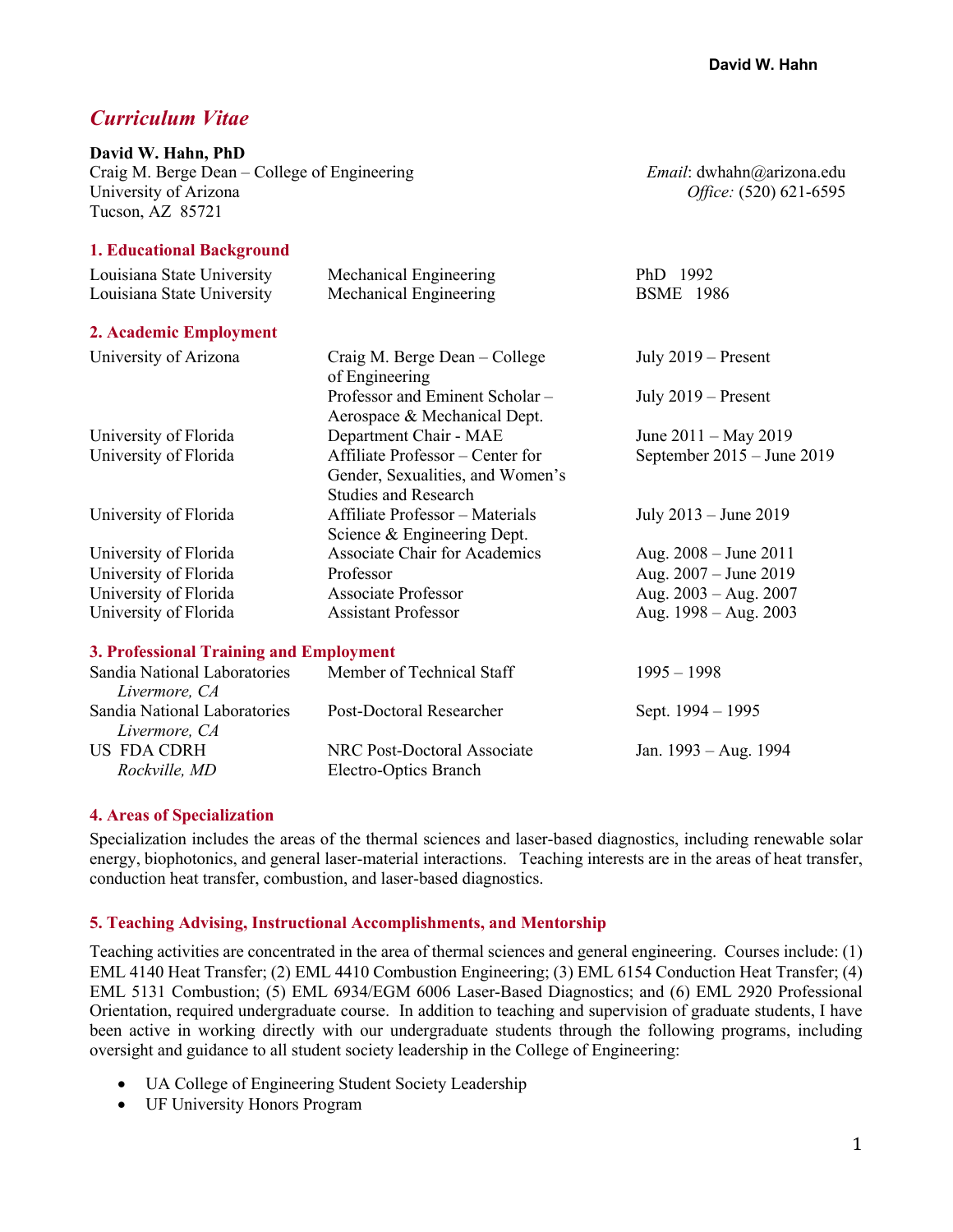- UF University Undergraduate Scholars Program
- Independent study and sponsorship of summer research

#### **6. Honors and Awards**

- 1. Fellow American Society of Mechanical Engineers (ASME)
- 2. Fellow The Optical Society (OSA)
- 3. Fellow Society for Applied Spectroscopy (SAS)
- 4. Slovak-Czech Spectroscopy Society *Ionnes Marcus Marci Medal* (2019)
- 5. UF SWE Chapter *2016-2017 Outstanding Support of Women in Engineering Award*
- 6. Louisiana State University, Mechanical & Industrial Engineering Dept., *Alumni Achievement Award* (2014)
- 7. Society for Applied Spectroscopy, *2011 Lester W. Strock Award*
- 8. College of Engineering *2009-2010 Advisor/Mentor of the Year Award*
- 9. College of Engineering *2007-2008 Teacher/Scholar of the Year Award*
- 10. Sandia National Laboratories *Award for Technical Excellence* (1998)
- 11. Louisiana Engineering Foundation *Vincent A. Forte Graduate Fellowship* (1987-1988)

#### **7. Contracts and Grants**

Over \$15M in funding as PI or co-PI from: NSF, US DoD, US DOE, US ARPA-E, US DHS, Office of Naval Research, US AFRL, Sandia National Laboratories, NASA, Siemens Power Generation, Siemens Building Systems, Alcon, Ocean Optics, Florida Department of Environmental Protection, UF Research Foundation, Florida Energy Systems Consortium, Mosaic Corporation, and the Florida High Technology Consortium.

**8. Teaching Evaluations** (Most recent courses at University of Florida)

EML 2920: MAE Professional Orientation (*Undergraduate required*) EML 4410: Combustion Engineering (*Undergraduate elective*). EML 4140: Heat Transfer (*Undergraduate required*). EML 5131: Combustion (Graduate elective). EML 6154: Conduction Heat Transfer (*Graduate core course*). EML 6934: Special Topics: Laser-based Diagnostics (*Graduate elective*). EGM 6006: Laser-based Diagnostics (Graduate elective).

| <b>Semester</b> | <b>Course</b>   | <b>Enrollment</b> |      | <b>Overall Instructor (Q10)</b>       |
|-----------------|-----------------|-------------------|------|---------------------------------------|
| Spring 2017     | EML 2920*       | 265               |      | 4.45 (Scale of 1 to 5: $5 =$ highest) |
| Spring 2016     | EML 2920*       | 164               |      | 4.50                                  |
| Fall 2011       | <b>EML 6154</b> | 66                |      | 4.89                                  |
| Fall 2010       | EML 6154        | 64                |      | 4.92                                  |
| Spring 2010     | EGM 6006        | 23                |      | 4.85                                  |
| Fall 2009       | EML 6154        | 40                |      | 4.86                                  |
| Spring 2009     | <b>EML 4140</b> | 156               |      | 4.32                                  |
| Fall 2008       | EML 6154        | 31                |      | 5.00                                  |
| Spring 2008     | EGM 6006        | 19                |      | 4.77                                  |
| Fall 2007       | <b>EML 6154</b> | 26                |      | 4.79                                  |
| Spring 2007     | <b>EML 4140</b> | 145               |      | 4.80                                  |
| Fall 2006       | <b>EML 6154</b> | 29                |      | 4.92                                  |
|                 |                 |                   | Avg. | 4.76 (Dept. mean = $4.1 - 4.2$ )      |

*\*Co-taught with Prof. Chelsey Simmons*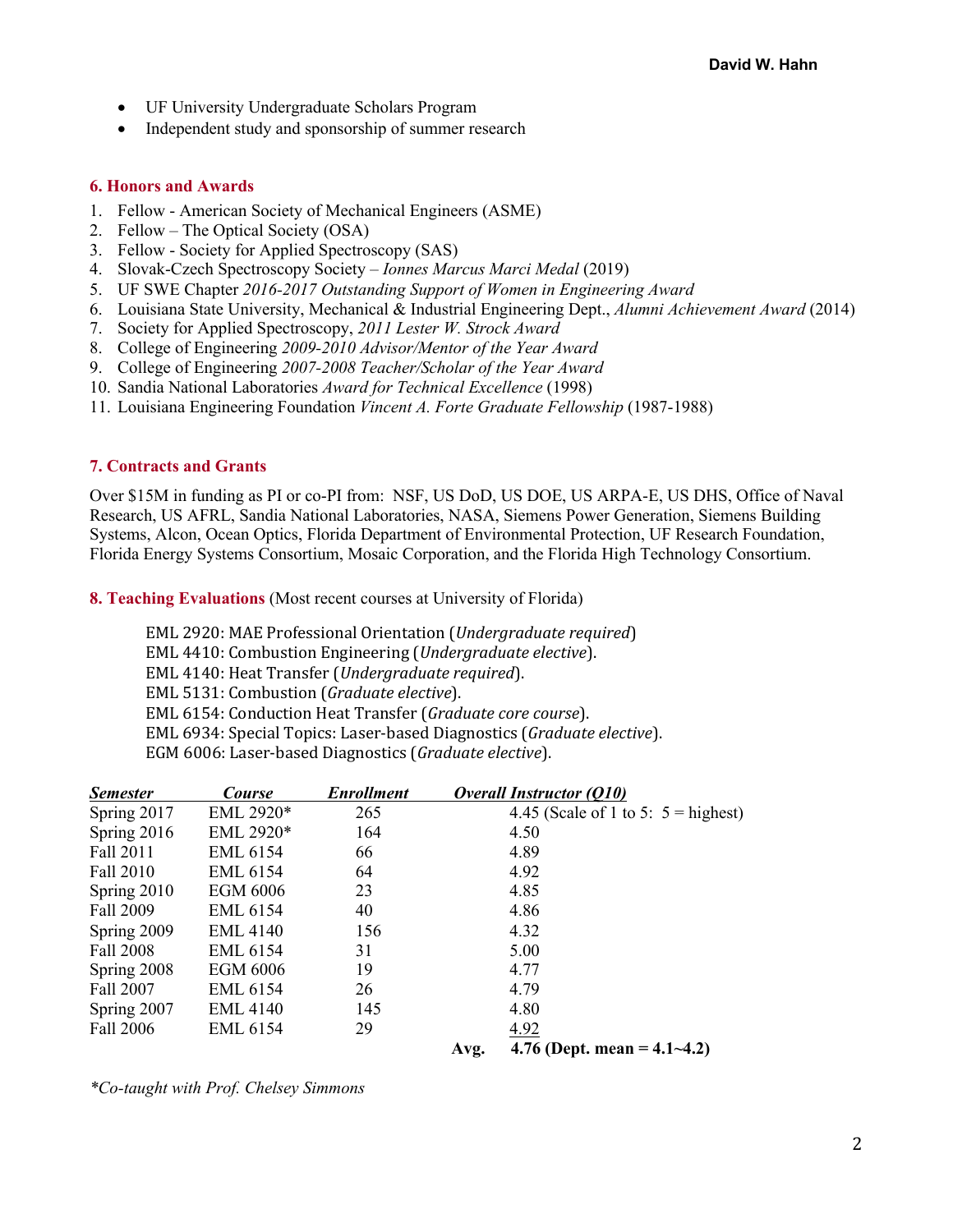### **9. Graduate Committee Activities**

| a. PhD Supervision:<br>PhD Chair:     | 19 graduated as PhD Chair & 2 as PhD co-Chair                                                         |
|---------------------------------------|-------------------------------------------------------------------------------------------------------|
| <b>b. Other Graduate Supervision:</b> |                                                                                                       |
| Master's Level Committee Role:        | 38 graduated as MS Chair/Co-chair (18 thesis Chair)<br>35 graduated or current as MS Committee Member |
| PhD Level Committee Role:             | 33 graduated or current as External Member<br>58 graduated or current as Committee Member             |

**10. Patents and Copyrights** (*10 total US Patents issued, 3 Licensed/Optioned, 3 US Patents pending*)

# *Method and apparatus to laser ablation laserinduced breakdown spectroscopy*

US Patent Number: 8,319,964 Issued: November 27, 2012. David W. Hahn.

# *Differential laser-induced perturbation for*

*bioimaging and chemical sensing* US Patent Number: 8,939,966 Issued: January 27, 2015. David W. Hahn.

#### *System and method for real-time feedback during laser refractive surgery* US Patent Number: 7,207,983 Issued: April 24, 2007 D.W. Hahn and B.T. Fisher.

## *Rodent cage to accommodate monitoring devices*

U.S. Patent Number: 7,497,187 Issued: March 3, 2009 H.A. Ingley, D.W. Hahn and A.H. Battles.

#### *Microfield interface device for monitoring animal cage environments*

UF Patent Number: 6,998,980 Issued: February 14, 2006 H.A. Ingley, D.W. Hahn and A.H. Battles.

#### *Method for improving instrument response*

U.S. Patent Number: 6,061,641 Issued: May 9, 2000 D.W. Hahn, K.R. Hencken, H.A. Johnsen and W.L. Flower.

# *Flame stabilizer for stagnation flow reactor*

U.S. Patent Number: 5,951,768 Issued: Sept. 14, 1999 D.W. Hahn and C.F. Edwards.

## *Medical implant composition*

U.S. Patent Number: 5,827,904 Issued: Oct. 27, 1998 David W. Hahn.

# *Method of growing films by flame synthesis using*

*a stagnation-flow reactor* U.S. Patent Number: 5,840,373 Issued: Nov. 24, 1998 D.W. Hahn and C.F. Edwards.

# *Solar thermochemical reactor and method of manufacture and use thereof*

U.S. Patent Number: 10,072,224 Issued: Sept. 11, 2018 J. Klausner, et. al.

## **11. Scholarly Publications**

## **a. Books, Monographs, and Book Chapters** (from a total of 7)

1. D.W. Hahn and M.N. Özişik. *Heat Conduction,* 3rd edition. 718 pages. Wiley and Sons (2012).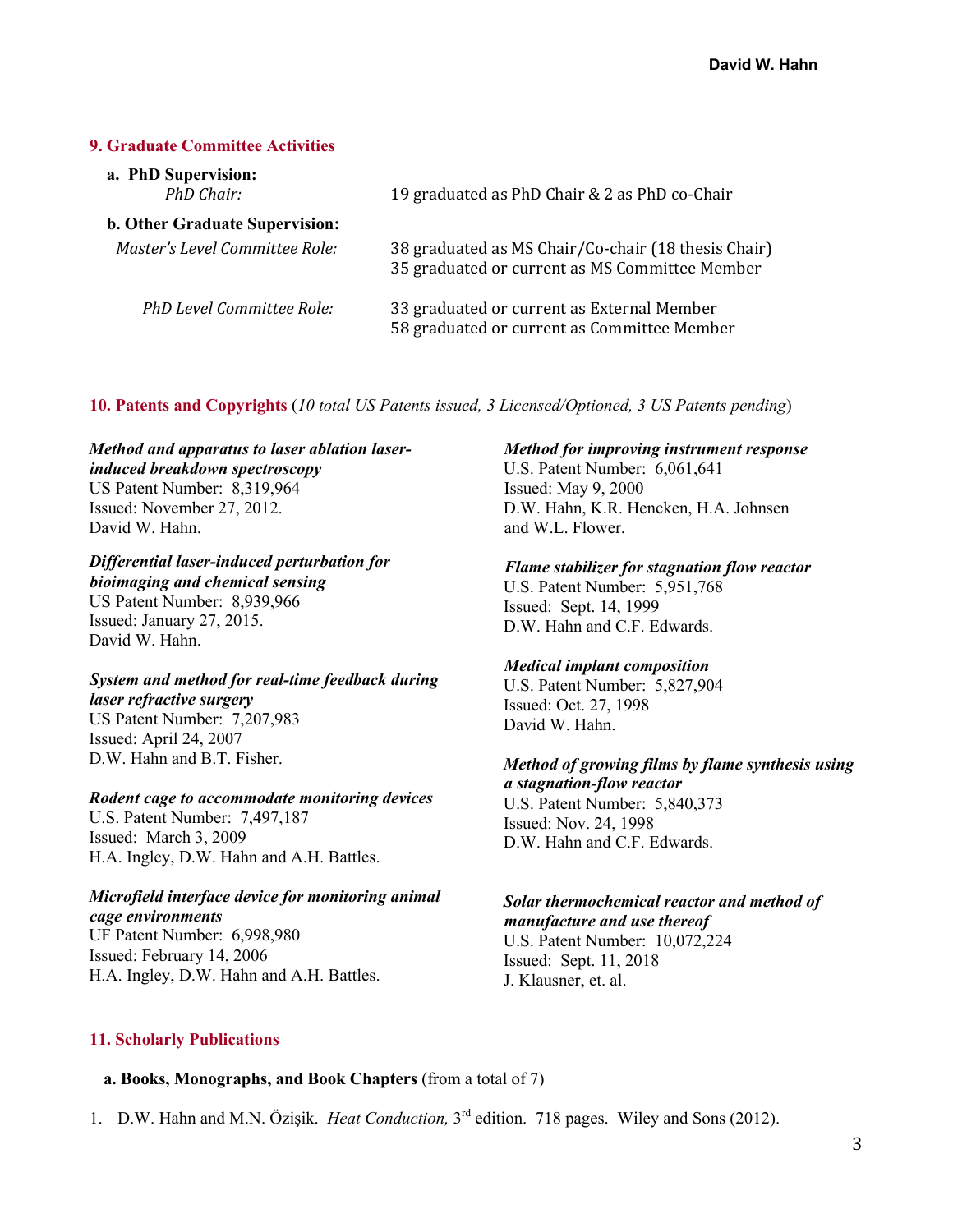## **b. Journal Publications – Top 10 most cited papers from a total of 112.**

• Thomson-Reuters Web of Science Statistics: h-index = 30; total citations  $> 4000$  (as of 2020)

Hahn, David W.; Omenetto, Nicolo. Laser-Induced Breakdown Spectroscopy (LIBS), Part II: Review of Instrumental and Methodological Approaches to Material Analysis and Applications to Different Fields, *Applied Spectroscopy*, Volume: 66, Pages: 347-419, APR 2012. (693 citations)

Hahn, David W.; Omenetto, Nicolo. Laser-Induced Breakdown Spectroscopy (LIBS), Part I: Review of Basic Diagnostics and Plasma-Particle Interactions: Still-Challenging Issues Within the Analytical Plasma Community, *Applied Spectroscopy*, Vol: 64, Pages: 335A-366A, DEC 2010. (494 citations)

Windom, Bret C.; Sawyer, W. G.; Hahn, David W. Raman Spectroscopic Study of MoS2 and MoO3: Applications to Tribological Systems, *Trib. Letters,* Vol: 42, PP: 301-310, JUN 2011. (333 citations)

Hahn, DW; Lunden, MM. Detection and analysis of aerosol particles by laser-induced breakdown spectroscopy, *Aerosol Science & Technology,* Vol: 33, Pages: 30-48, JUL-AUG 2000. (154 citations)

Carranza, JE; Fisher, BT; Yoder, GD; Hahn, DW. On-line analysis of ambient air aerosols using laserinduced breakdown spectroscopy, *Spectrochimica Acta Part B-Atomic Spectroscopy,* Vol: 56, Pages: 851-864, JUN 29 2001. (140 citations)

Hahn, DW; Flower, WL; Hencken, KR. Discrete particle detection and metal emissions monitoring using laser-induced breakdown spectroscopy, *Applied Spectroscopy,* Volume: 51, Pages: 1836-1844, DEC 1997. (111 citations)

Dickrell, PL; Sinnott, SB; Hahn, DW; et al. Frictional anisotropy of oriented carbon nanotube surfaces, *Tribology Letters,* Volume: 18, Pages: 59-62, JAN 2005. (101 citations)

Buckley, SG; Johnsen, HA; Hencken, KR; Hahn, DW. Implementation of laser-induced breakdown spectroscopy as a continuous emissions monitor for toxic metals, *Waste Management*, Vol:20, Pages: 455-462, 2000. (98 citations)

Fisher, BT; Johnsen, HA; Buckley, SG; Hahn, DW. Temporal gating for the optimization of laserinduced breakdown spectroscopy detection and analysis of toxic metals, *Applied Spectroscopy,* Volume: 55, Pages: 1312-1319, OCT 2001. (89 citations)

Dixon, PB; Hahn, DW. Feasibility of detection and identification of individual bioaerosols using laser-induced breakdown spectroscopy, *Analytical Chemistry,* Volume: 77, Pages: 631-638, JAN 15 2005. (81 citations)

#### **12. Editor of a Scholarly Journal, Service on an Editorial Advisory Board.**

- 1. Associate Editor: *Applied Spectroscopy* (2009 2013)
- 2. Member of Publications Committee: Society for Applied Spectroscopy (2011 present)
- 3. Member of Editorial Board: *Spectrochimica Acta Part B,* (2010 2018)
- 4. Member of Editorial Advisory Board: *Applied Spectroscopy,* (2005 present)
- 5. Guest Editor for *Applied Optics*, feature issue on LIBS, Vol. 42 (2003). (42 manuscripts)